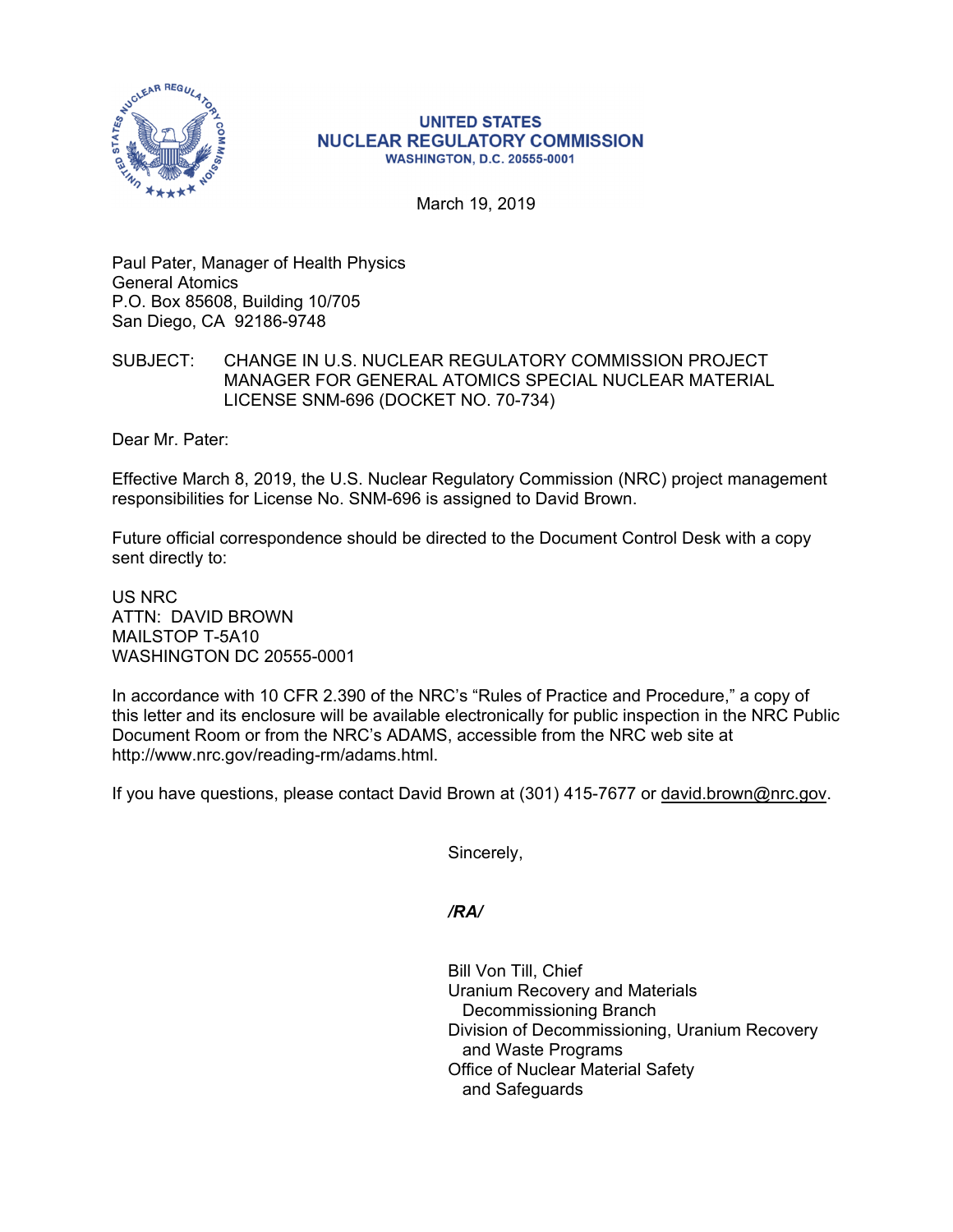Docket No.: 070-00734 License No.: SNM-696 CAC/EPID: 000224/L-2018-LIT-0005

cc: John Fassell, Senior Health Physicist Department of Health Services Radiologic Health Branch P.O. Box 942732, MS 178 Sacramento, CA 94234-7320

> Dr. Ron Rogus Department of Health Services Radiologic Health Branch P.O. Box 942732, MS 178 Sacramento, CA 94234-7320